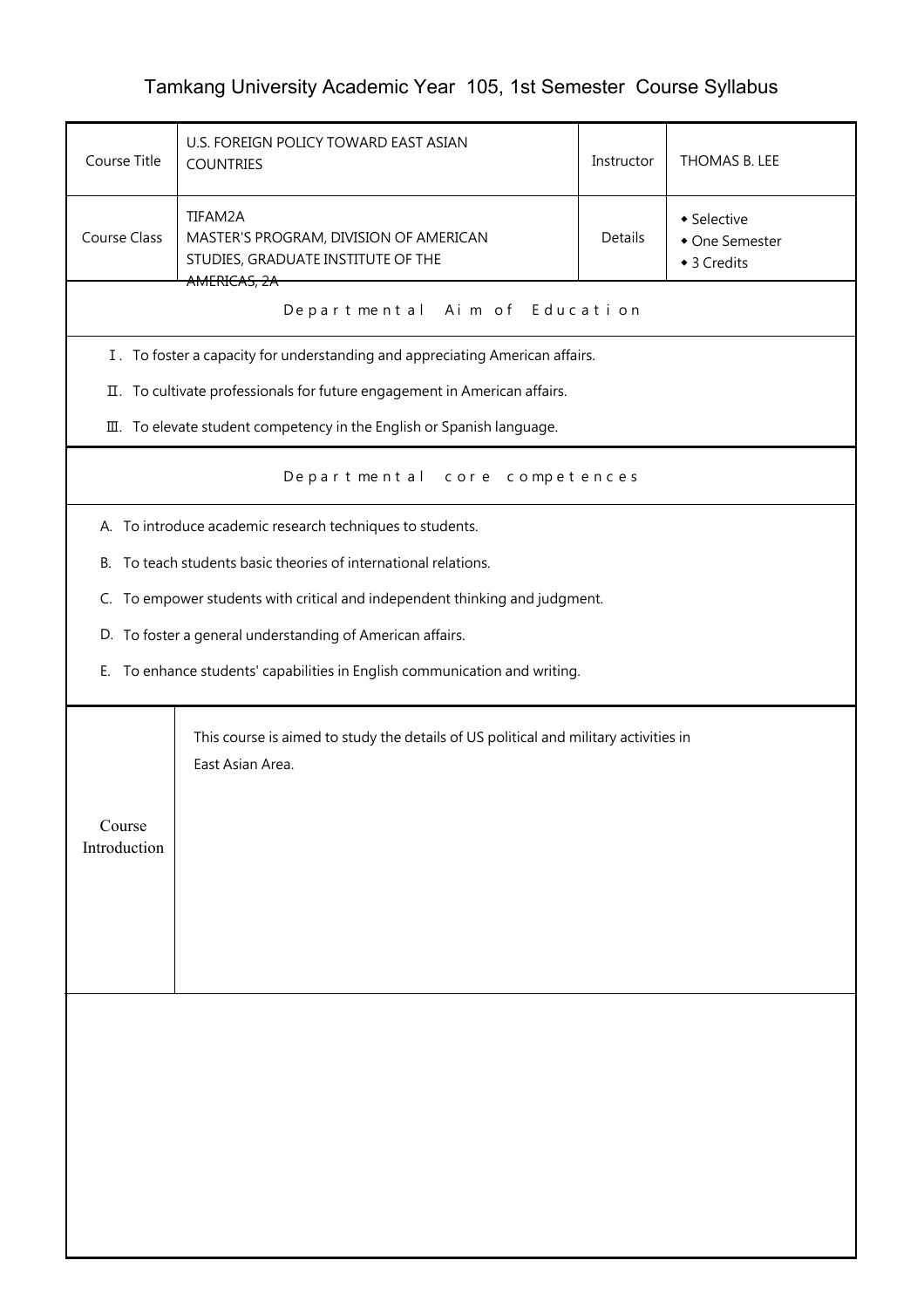## The Relevance among Teaching Objectives, Objective Levels and Departmental core competences

| I.Objective Levels (select applicable ones) : |                |                                     |                           |
|-----------------------------------------------|----------------|-------------------------------------|---------------------------|
| (i) Cognitive Domain : C1-Remembering,        |                | $C2$ -Understanding,                | $C3$ -Applying,           |
|                                               | C4-Analyzing,  | $C5$ -Evaluating,                   | C6-Creating               |
| (ii) Psychomotor Domain : P1-Imitation,       |                | P2-Mechanism,                       | P3-Independent Operation, |
|                                               |                | P4-Linked Operation, P5-Automation, | P6-Origination            |
| (iii) Affective Domain : Al-Receiving,        |                | $A2$ -Responding,                   | A3-Valuing,               |
|                                               | A4-Organizing, | A5-Charaterizing,                   | A6-Implementing           |

II.The Relevance among Teaching Objectives, Objective Levels and Departmental core competences :

- (i) Determine the objective level(s) in any one of the three learning domains (cognitive, psychomotor, and affective) corresponding to the teaching objective. Each objective should correspond to the objective level(s) of ONLY ONE of the three domains.
- (ii) If more than one objective levels are applicable for each learning domain, select the highest one only. (For example, if the objective levels for Cognitive Domain include C3,C5,and C6, select C6 only and fill it in the boxes below. The same rule applies to Psychomotor Domain and Affective Domain.)
- (iii) Determine the Departmental core competences that correspond to each teaching objective. Each objective may correspond to one or more Departmental core competences at a time. (For example, if one objective corresponds to three Departmental core competences: A,AD, and BEF, list all of the three in the box.)

|         |                                                      | Relevance               |            |                                  |
|---------|------------------------------------------------------|-------------------------|------------|----------------------------------|
| No.     | <b>Teaching Objectives</b>                           |                         |            | Departmental core<br>competences |
| $\,1\,$ | Assessing US activities in East Asian Area.          | C4                      | ABCDE      |                                  |
|         | Teaching Objectives, Teaching Methods and Assessment |                         |            |                                  |
| No.     | <b>Teaching Objectives</b>                           | <b>Teaching Methods</b> | Assessment |                                  |
| $\,1\,$ | Assessing US activities in East Asian<br>Area.       | Lecture, Discussion     | Report     |                                  |
|         |                                                      |                         |            |                                  |
|         |                                                      |                         |            |                                  |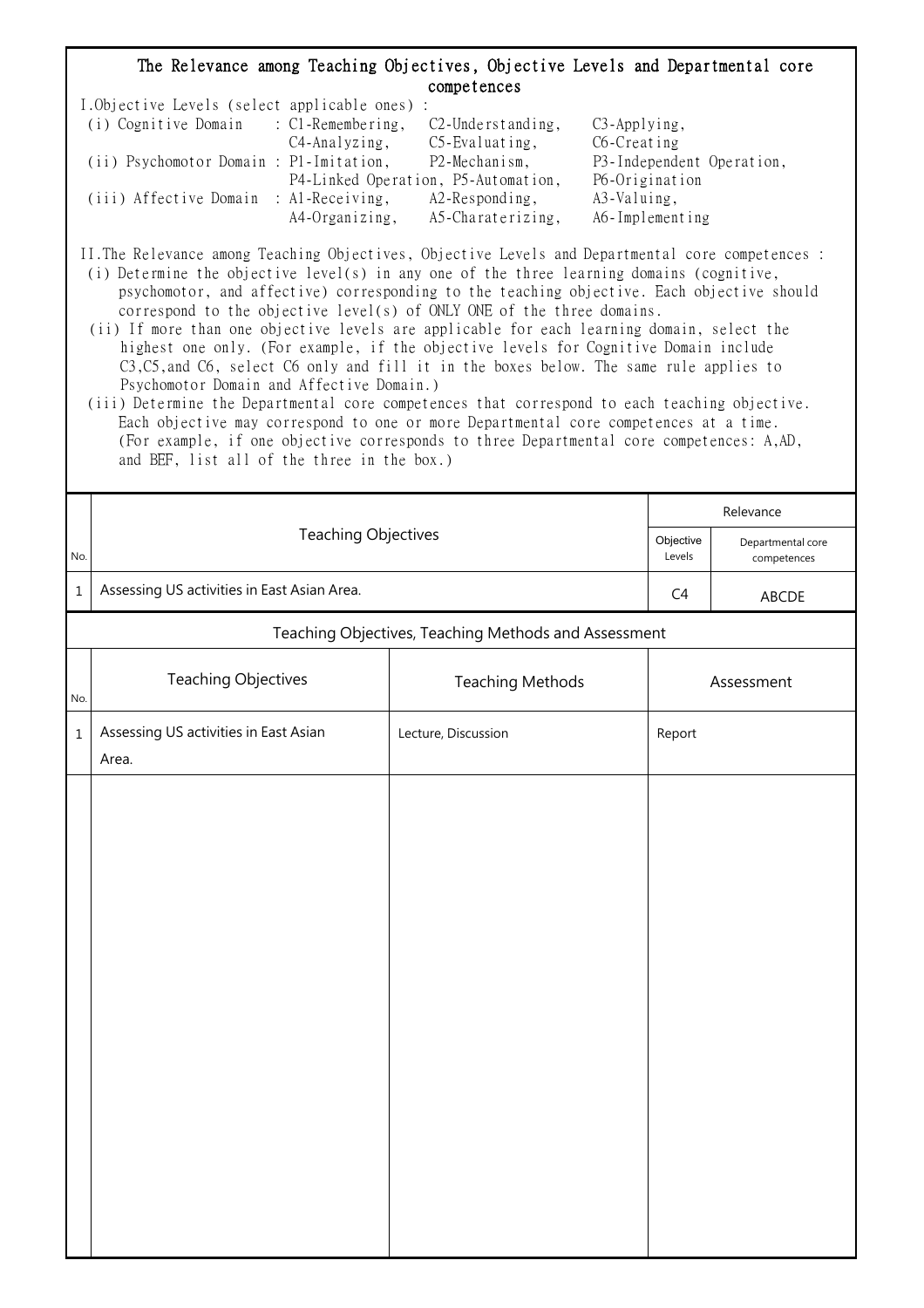| This course has been designed to cultivate the following essential qualities in TKU students |                                    |                               |                                                                                                                                                               |  |  |
|----------------------------------------------------------------------------------------------|------------------------------------|-------------------------------|---------------------------------------------------------------------------------------------------------------------------------------------------------------|--|--|
| Essential Qualities of TKU Students                                                          |                                    |                               | Description                                                                                                                                                   |  |  |
| $\Diamond$ A global perspective                                                              |                                    |                               | Helping students develop a broader perspective from which to<br>understand international affairs and global development.                                      |  |  |
|                                                                                              | $\Diamond$ Information literacy    |                               | Becoming adept at using information technology and learning<br>the proper way to process information.                                                         |  |  |
|                                                                                              | $\Diamond$ A vision for the future |                               | Understanding self-growth, social change, and technological<br>development so as to gain the skills necessary to bring about<br>one's future vision.          |  |  |
| $\Diamond$ Moral integrity                                                                   |                                    |                               | Learning how to interact with others, practicing empathy and<br>caring for others, and constructing moral principles with which<br>to solve ethical problems. |  |  |
| $\Diamond$ Independent thinking                                                              |                                    |                               | Encouraging students to keenly observe and seek out the<br>source of their problems, and to think logically and critically.                                   |  |  |
| $\Diamond$ A cheerful attitude and healthy lifestyle                                         |                                    |                               | Raising an awareness of the fine balance between one's body<br>and soul and the environment; helping students live a<br>meaningful life.                      |  |  |
| $\Diamond$ A spirit of teamwork and dedication                                               |                                    |                               | Improving one's ability to communicate and cooperate so as to<br>integrate resources, collaborate with others, and solve<br>problems.                         |  |  |
| $\Diamond$ A sense of aesthetic appreciation                                                 |                                    |                               | Equipping students with the ability to sense and appreciate<br>aesthetic beauty, to express themselves clearly, and to enjoy<br>the creative process.         |  |  |
|                                                                                              | Course Schedule                    |                               |                                                                                                                                                               |  |  |
| Week                                                                                         | Date                               | Subject/Topics<br><b>Note</b> |                                                                                                                                                               |  |  |
| 1                                                                                            | $105/09/12$ ~<br>105/09/18         | 課程介紹,作業說明,報告分組。               |                                                                                                                                                               |  |  |
| 2                                                                                            | $105/09/19$ ~<br>105/09/25         | 美國冷戰時期外交政策簡介                  |                                                                                                                                                               |  |  |
| 3                                                                                            | $105/09/26$ ~<br>105/10/02         | 美國冷戰時期東亞外交活動                  |                                                                                                                                                               |  |  |
| 4                                                                                            | $105/10/03 \sim$<br>105/10/09      | 後冷戰時期中國國力簡介                   |                                                                                                                                                               |  |  |
| 5                                                                                            | $105/10/10 \sim$<br>105/10/16      | 中、日、韓三國新經濟合作現況                |                                                                                                                                                               |  |  |
| 6                                                                                            | $105/10/17$ ~<br>105/10/23         | 日本國家經濟之大問題                    |                                                                                                                                                               |  |  |
| 7                                                                                            | $105/10/24$ ~<br>105/10/30         | 韓國之新經濟開發計畫                    |                                                                                                                                                               |  |  |
| 8                                                                                            | $105/10/31$ ~<br>105/11/06         | 美國面臨東亞新情勢                     |                                                                                                                                                               |  |  |
| 9                                                                                            | $105/11/07$ ~<br>105/11/13         | 複習                            |                                                                                                                                                               |  |  |
| 10                                                                                           | $105/11/14 \sim$<br>105/11/20      | 期中考試週                         |                                                                                                                                                               |  |  |
| 11                                                                                           | $105/11/21$ ~<br>105/11/27         | 檢閱學期報告及寫作進度                   |                                                                                                                                                               |  |  |
| 12                                                                                           | $105/11/28$ ~<br>105/12/04         | 讀書報告 (口頭報告)                   |                                                                                                                                                               |  |  |
|                                                                                              |                                    |                               |                                                                                                                                                               |  |  |